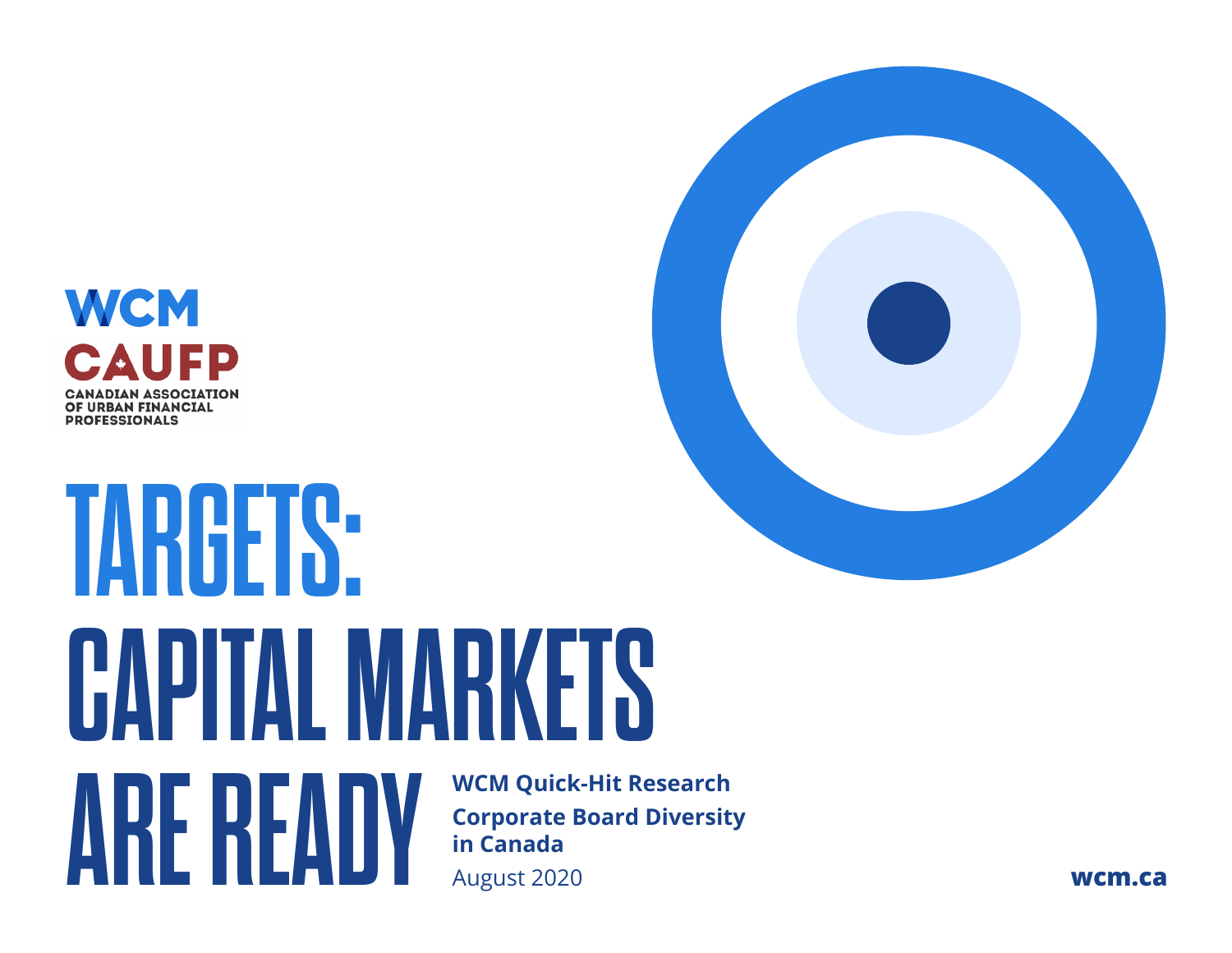In August 2020, WCM and partner CAUFP undertook research to get a better understanding of how support for representation targets for women and racialized persons was evolving. These findings suggest that support for targets, written policies and term limits has increased materially since the implementation of the OSC's Comply or Explain. A survey of 500 capital markets professionals

reveals the majority of respondents are strongly in favour of targets for executive and board roles and amending legislation to support rapid diversification of corporate boards.

## **The current state of corporate board diversity in Canada1**

**Representation of women and racialized persons has been slow to rise, particularly at the executive and board level.**



The CSA and securities regulators do not currently collect data based on race.



#### **Comply or Explain**

Canada's 'comply or explain' approach to corporate board diversity requires listed companies to share their gender representation data, or explain non-disclosure. It does not require policies, practices or targets for gender or racial diversity.

**1** Canadian Securities Administrators. CSA Multilateral Staff Notice 58-311: [Report on Fifth Staff Review of Disclosure](https://www.osc.gov.on.ca/documents/en/Securities-Category5/sn_20191002_58-311_staff-review-women-on-boards.pdf)  [Regarding Women on Boards and in Executive Officer Positions.](https://www.osc.gov.on.ca/documents/en/Securities-Category5/sn_20191002_58-311_staff-review-women-on-boards.pdf) October 2, 2019.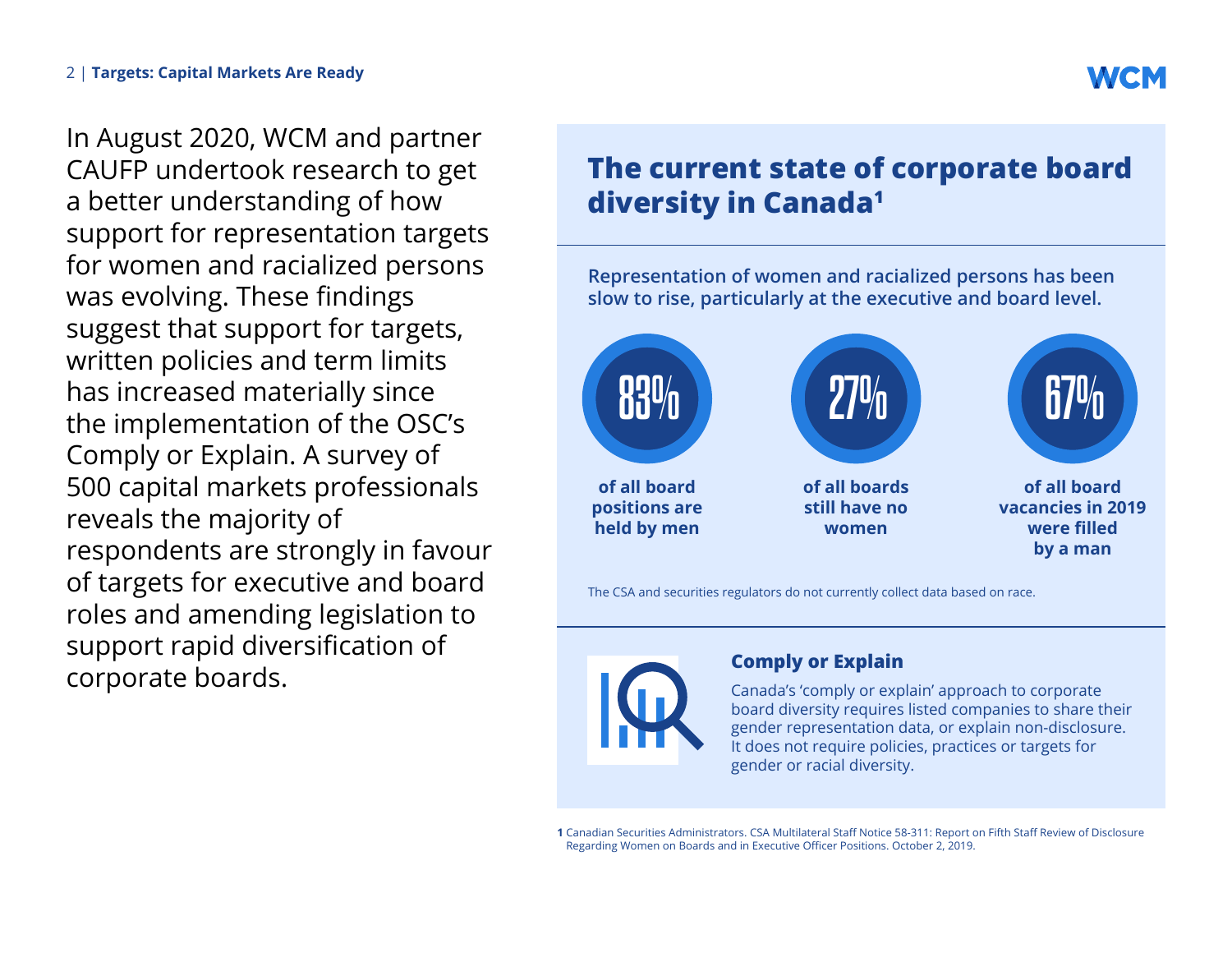## **Targets: should companies set targets for women and BIPOC at the board and executive level?**

# **92%**

**of respondents are in favour of amending legislation to require publicly listed companies to adopt targets for women and BIPOC, and annually disclose representation data.** 

#### **IN FAVOUR OF LISTED COMPANIES SETTING TARGETS FOR WOMEN AND BIPOC**



## **What target would you support for women at the board and executive level?**

# **>40%**

**of all respondents favour a target of 50% women.**

# **31%**

**of respondents prefer companies set their own target.** 

#### **Noteworthy**

- **• Overall, 65% of respondents favour a target of 30% or higher.**
- **• Men are far less supportive of a target of 30% or higher than women, instead favouring that firms set their own targets.**



#### **FIRMS SET THEIR OWN**

| Women        | 29% |
|--------------|-----|
| Men          | 47% |
| <b>Black</b> | 30% |
| Asian        | 33% |
| White        | 32% |
| Total        | 32% |

#### **40% WOMEN**



#### **30% WOMEN**

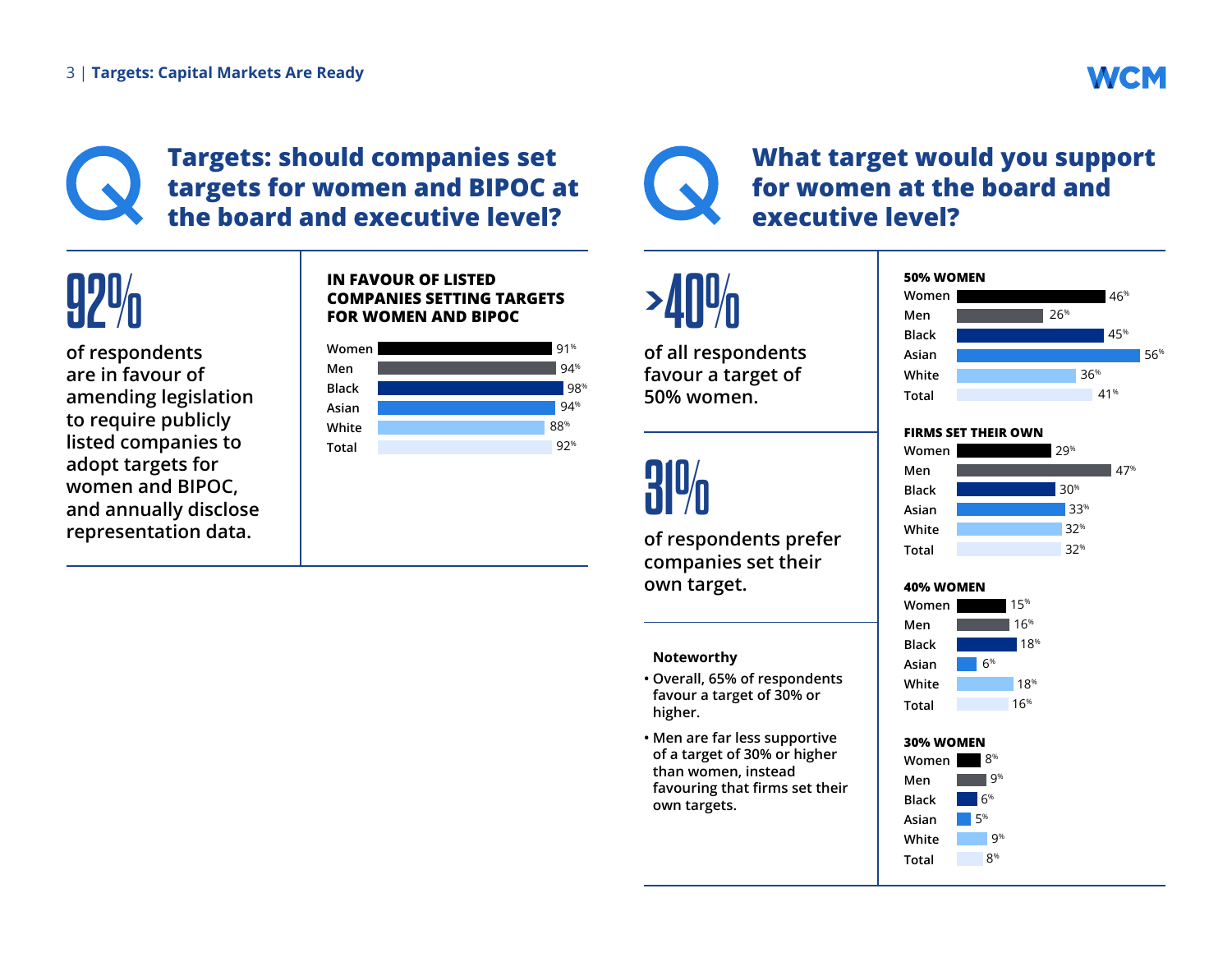### **What target would you support for BIPOC at the board and executive level?**



**of respondents favour that firms are allowed to set their own targets for their BIPOC representation, in contrast to the preferred target for women.**

**23%**

**of respondents favour a target of 40% BIPOC.**











## **66**

**of respondents are in favour of a** *two or three year* **timeline for targets to be achieved.** 

# **26%**

**of respondents prefer a** *five year* **timeline.** 

**4%** 

**only voted for a** *ten year* **timeline.**

#### **AGREE THAT AN IMPLEMENTATION TIMELINE SHOULD BE 3 YEARS OR SHORTER**

**Timeline to achieve target at the board and executive level**

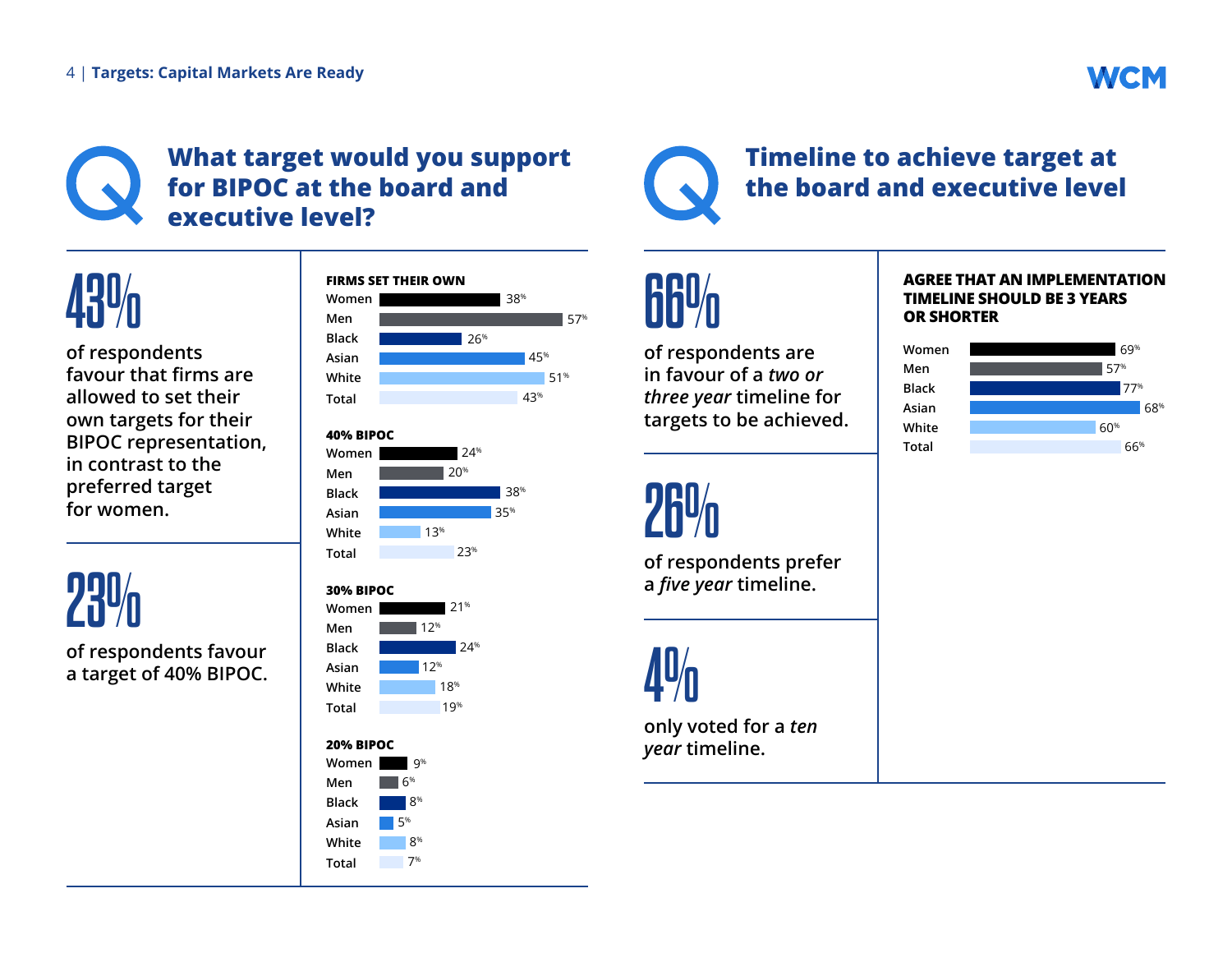## **WCM**

## **Should boards have written policies on diversity for board seat nominations?**



### **Term limits set to a 10-year maximum**

**When asked if companies should be required to have a written policy for director nomination, that expressly addresses the identification of candidates who are women and BIPOC, all demographic groups within our research support this.** 

**of respondents overall** 

**92%**

**are in favour.**

#### **AGREE THAT COMPANIES SHOULD HAVE A WRITTEN POLICY ON DIVERSITY FOR BOARD SEAT NOMINATIONS**





**of respondents are in favour of amending legislation to set a maximum tenure limit for directors of ten years.** 

#### **AGREE THAT THE MAXIMUM TERM LIMIT SHOULD BE 10 YEARS**

| Woman | 83% |
|-------|-----|
| Man   | 82% |
| Total | 83% |